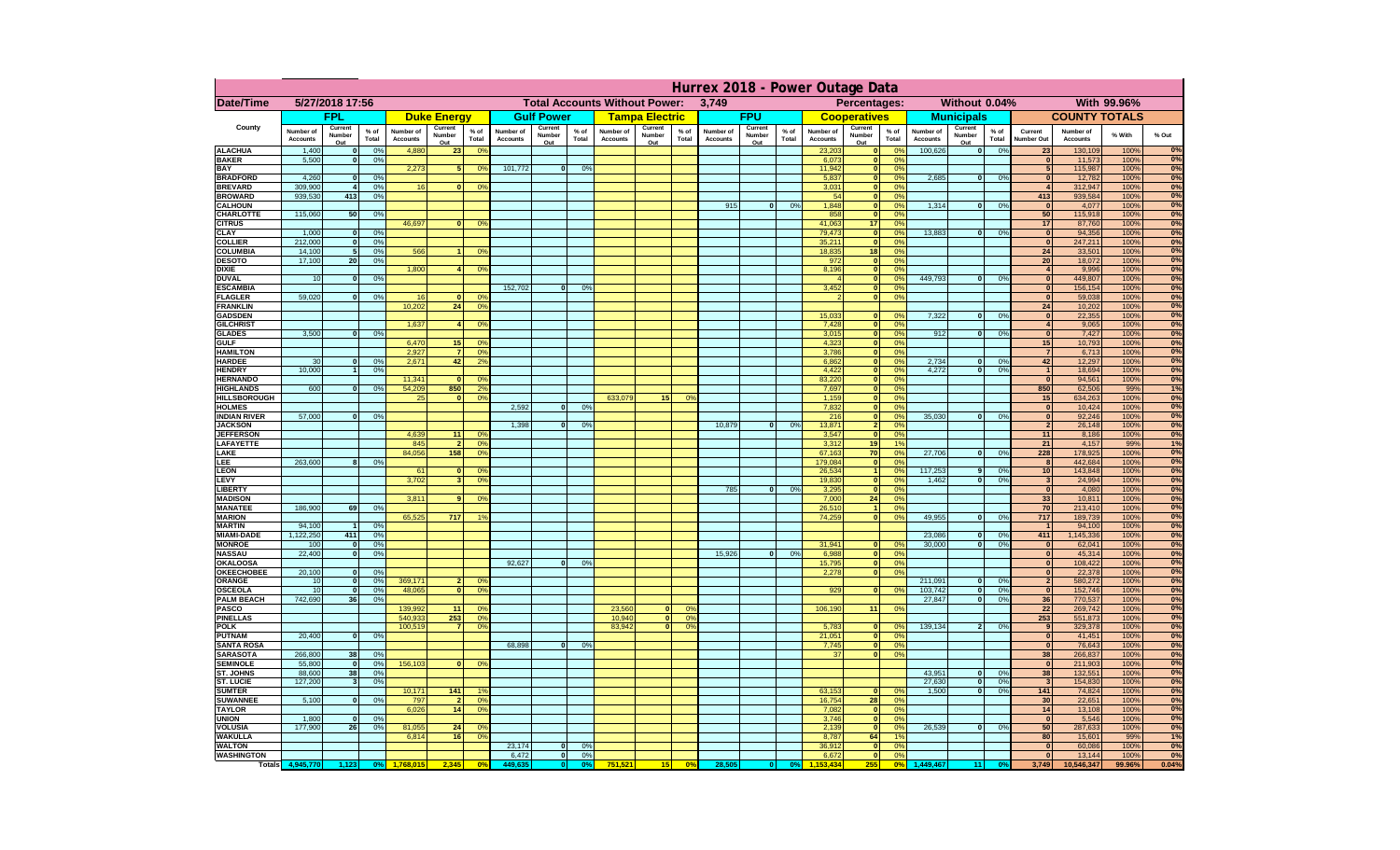| 5/27/2018 17:56                                                         | <b>Alberto</b>                 |                   |                              |                            |                               |  |  |  |
|-------------------------------------------------------------------------|--------------------------------|-------------------|------------------------------|----------------------------|-------------------------------|--|--|--|
| <b>Power Provider</b>                                                   | County                         | <b>Accounts</b>   | <b>Outages</b>               | <b>Outage Percentage</b>   | <b>Estimated Restore Time</b> |  |  |  |
| <b>Duke Energy</b>                                                      | <b>HIGHLANDS</b>               | 54,209            | 850                          | 1.57% TBD                  |                               |  |  |  |
| <b>Duke Energy</b>                                                      | <b>MARION</b>                  | 65,525            | 717                          | 1.09% TBD                  |                               |  |  |  |
| Florida Power and Light Company                                         | <b>BROWARD</b>                 | 939,530           | 413                          | 0.04% TBD                  |                               |  |  |  |
| Florida Power and Light Company                                         | MIAMI-DADE                     | 1,122,250         | 411                          | 0.04% TBD                  |                               |  |  |  |
| <b>Duke Energy</b>                                                      | <b>PINELLAS</b>                | 540,933           | 253                          | 0.05% TBD                  |                               |  |  |  |
| <b>Duke Energy</b>                                                      | LAKE                           | 84,056            | 158                          | 0.19% TBD                  |                               |  |  |  |
| <b>Duke Energy</b>                                                      | <b>SUMTER</b>                  | 10,171            | 141                          | 1.39% TBD                  |                               |  |  |  |
| Sumter Electric Cooperative, Inc.                                       | LAKE                           | 64,924            | 70                           | $0.11\% < 24$              |                               |  |  |  |
| Florida Power and Light Company                                         | <b>MANATEE</b>                 | 186,900           | 69                           | 0.04% TBD                  |                               |  |  |  |
| Talquin Electric Cooperative, Inc.                                      | WAKULLA                        | 8,787             | 64                           | $0.73\% < 24$              |                               |  |  |  |
| Florida Power and Light Company                                         | <b>CHARLOTTE</b>               | 115,060           | 50                           | 0.04% TBD                  |                               |  |  |  |
| <b>Duke Energy</b>                                                      | <b>HARDEE</b>                  | 2,671             | 42                           | 1.57% TBD                  |                               |  |  |  |
| Florida Power and Light Company                                         | SARASOTA                       | 266,800           | 38                           | 0.01% TBD                  |                               |  |  |  |
| Florida Power and Light Company<br>Florida Power and Light Company      | ST. JOHNS<br><b>PALM BEACH</b> | 88,600<br>742,690 | 38<br>36                     | 0.04% TBD<br>0.00% TBD     |                               |  |  |  |
| Suwannee Valley Electric Cooperative, Inc.                              | SUWANNEE                       | 16,749            |                              | 0.17% < 24                 |                               |  |  |  |
| Florida Power and Light Company                                         | <b>VOLUSIA</b>                 | 177,900           | 28<br>26                     | 0.01% TBD                  |                               |  |  |  |
| Duke Energy                                                             | <b>VOLUSIA</b>                 | 81,055            | 24                           | 0.03% TBD                  |                               |  |  |  |
| <b>Duke Energy</b>                                                      | <b>FRANKLIN</b>                | 10,202            | 24                           | 0.24% TBD                  |                               |  |  |  |
| <b>Tri-County Electric Cooperative</b>                                  | <b>MADISON</b>                 | 7,000             | 24                           | $0.34\% < 24$              |                               |  |  |  |
| <b>Duke Energy</b>                                                      | <b>ALACHUA</b>                 | 4,880             | 23                           | 0.47% TBD                  |                               |  |  |  |
| Florida Power and Light Company                                         | <b>DESOTO</b>                  | 17,100            | <b>20</b>                    | 0.12% TBD                  |                               |  |  |  |
| Suwannee Valley Electric Cooperative, Inc.                              | <b>LAFAYETTE</b>               | 3,252             | 19                           | $0.58\% < 24$              |                               |  |  |  |
| Clay Electric Cooperative                                               | <b>COLUMBIA</b>                | 16,922            | 18                           | $0.11\% < 24$              |                               |  |  |  |
| Withlacoochee River Electric Cooperative, Inc.                          | <b>CITRUS</b>                  | 25,648            | 17                           | 0.07% TBD                  |                               |  |  |  |
| <b>Duke Energy</b>                                                      | WAKULLA                        | 6,814             | 16                           | 0.23% TBD                  |                               |  |  |  |
| <b>Duke Energy</b>                                                      | <b>GULF</b>                    | 6,470             | 15                           | 0.23% TBD                  |                               |  |  |  |
| <b>Tampa Electric Company</b>                                           | <b>HILLSBOROUGH</b>            | 633,079           | 15                           | $0.00\% < 24$              |                               |  |  |  |
| Duke Energy                                                             | <b>TAYLOR</b>                  | 6,026             | 14                           | 0.23% TBD                  |                               |  |  |  |
| Duke Energy                                                             | <b>PASCO</b>                   | 139,992           | 11                           | 0.01% TBD                  |                               |  |  |  |
| <b>Duke Energy</b>                                                      | <b>JEFFERSON</b>               | 4,639             | 11                           | 0.24% TBD                  |                               |  |  |  |
| Withlacoochee River Electric Cooperative, Inc.                          | <b>PASCO</b>                   | 106,154           | 11                           | $0.01\% < 24$              |                               |  |  |  |
| <b>Duke Energy</b>                                                      | <b>MADISON</b>                 | 3,811             | 9                            | 0.24% TBD                  |                               |  |  |  |
| <b>City of Tallahassee</b>                                              | <b>LEON</b>                    | 117,253           | $\overline{9}$               | 0.01% TBD                  |                               |  |  |  |
| Florida Power and Light Company                                         | LEE                            | 263,600           | 8                            | 0.00% TBD                  |                               |  |  |  |
| <b>Duke Energy</b>                                                      | <b>POLK</b>                    | 100,519           | $\overline{1}$               | 0.01% TBD                  |                               |  |  |  |
| <b>Duke Energy</b>                                                      | <b>HAMILTON</b>                | 2,927             | $\overline{7}$               | 0.24% TBD                  |                               |  |  |  |
| Florida Power and Light Company                                         | <b>COLUMBIA</b>                | 14,100            | 5                            | 0.04% TBD                  |                               |  |  |  |
| <b>Duke Energy</b>                                                      | <b>BAY</b>                     | 2,273             | 5                            | 0.22% TBD                  |                               |  |  |  |
| Florida Power and Light Company                                         | <b>BREVARD</b>                 | 309,900           |                              | 0.00% TBD                  |                               |  |  |  |
| <b>Duke Energy</b>                                                      | <b>DIXIE</b>                   | 1,800             | 4                            | 0.22% TBD                  |                               |  |  |  |
| Duke Energy                                                             | <b>GILCHRIST</b>               | 1,637             | 4                            | 0.24% TBD                  |                               |  |  |  |
| Florida Power and Light Company                                         | <b>ST. LUCIE</b>               | 127,200           | $\overline{\mathbf{3}}$      | 0.00% TBD                  |                               |  |  |  |
| Duke Energy                                                             | LEVY                           | 3,702             | $\overline{\mathbf{3}}$      | 0.08% TBD                  |                               |  |  |  |
| Duke Energy                                                             | <b>ORANGE</b>                  | 369,171           | $\overline{a}$               | 0.00% TBD                  |                               |  |  |  |
| Duke Energy                                                             | LAFAYETTE                      | 845               | $\overline{\mathbf{c}}$      | 0.24% TBD                  |                               |  |  |  |
| Duke Energy                                                             | SUWANNEE                       | 797               | $\overline{a}$               | 0.25% TBD                  |                               |  |  |  |
| West Florida Electric Cooperative, Inc.<br>Lakeland (Lakeland Electric) | <b>JACKSON</b><br><b>POLK</b>  | 13,824<br>124,965 | $\overline{c}$               | $0.01\% < 24$<br>0.00% TBD |                               |  |  |  |
| Florida Power and Light Company                                         | <b>MARTIN</b>                  | 94,100            | $\overline{a}$<br>1          | 0.00% TBD                  |                               |  |  |  |
| Florida Power and Light Company                                         | <b>HENDRY</b>                  | 10,000            | 1                            | 0.01% TBD                  |                               |  |  |  |
| Duke Energy                                                             | <b>COLUMBIA</b>                | 566               |                              | 0.18% TBD                  |                               |  |  |  |
| Talquin Electric Cooperative, Inc.                                      | <b>LEON</b>                    | 26,534            | $\mathbf{1}$<br>$\mathbf{1}$ | $0.00\% < 24$              |                               |  |  |  |
| Peace River Electric Cooperative, Inc.                                  | <b>MANATEE</b>                 | 26,510            | $\mathbf{1}$                 | $0.00\% < 24$              |                               |  |  |  |
| Florida Power and Light Company                                         | <b>COLLIER</b>                 | 212,000           | $\boldsymbol{0}$             | 0.00% TBD                  |                               |  |  |  |
| Florida Power and Light Company                                         | <b>PUTNAM</b>                  | 20,400            | $\overline{0}$               | 0.00% TBD                  |                               |  |  |  |
| Florida Power and Light Company                                         | <b>CLAY</b>                    | 1,000             | $\bf{0}$                     | 0.00% TBD                  |                               |  |  |  |
| Florida Power and Light Company                                         | <b>UNION</b>                   | 1,800             | $\mathbf 0$                  | 0.00% TBD                  |                               |  |  |  |
| Florida Power and Light Company                                         | <b>INDIAN RIVER</b>            | 57,000            | 0                            | 0.00% TBD                  |                               |  |  |  |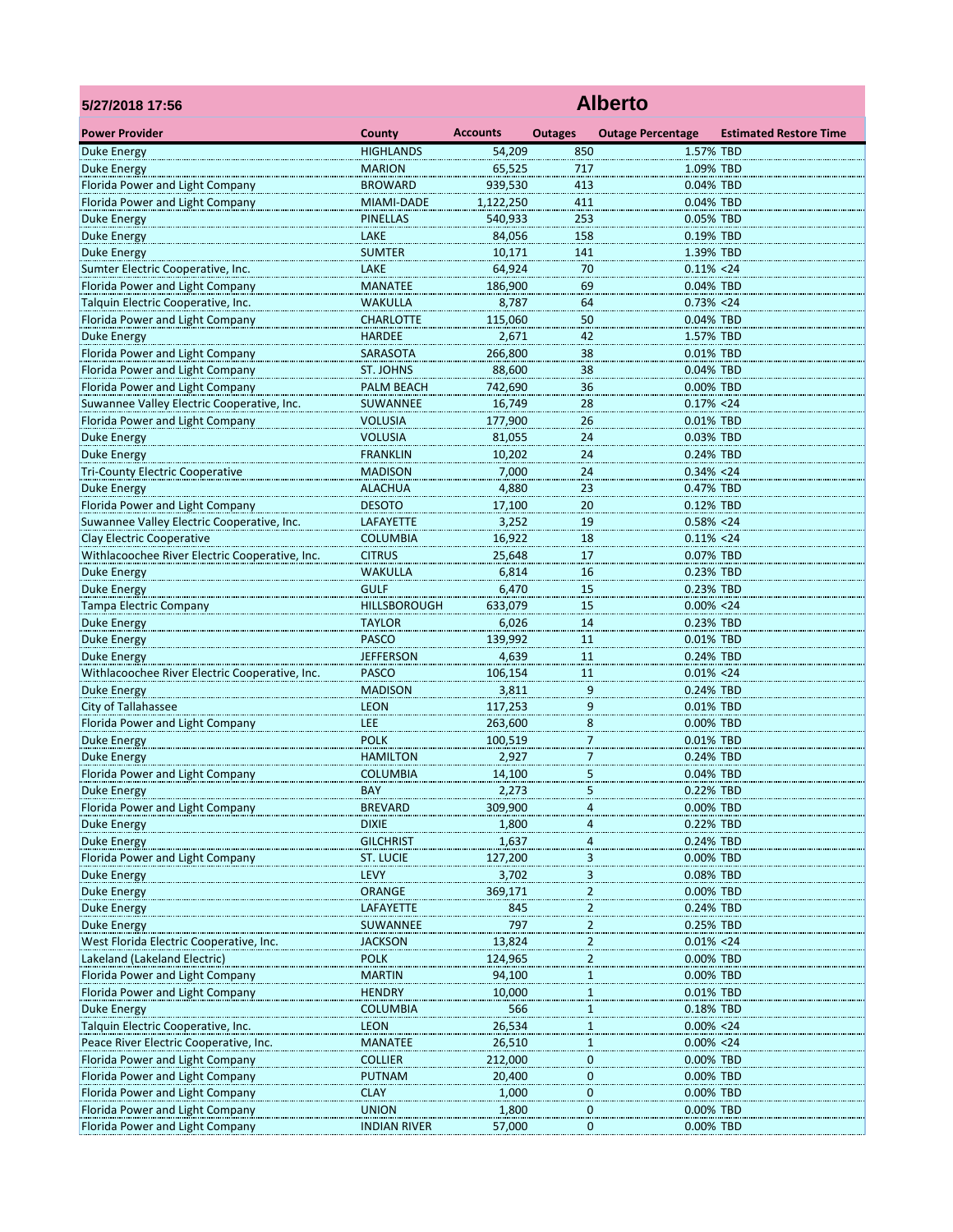| Florida Power and Light Company                                                                      | <b>OKEECHOBEE</b> | 20,100         | 0                       | 0.00% TBD      |
|------------------------------------------------------------------------------------------------------|-------------------|----------------|-------------------------|----------------|
| Florida Power and Light Company                                                                      | <b>FLAGLER</b>    | 59,020         | 0                       | 0.00% TBD      |
| Florida Power and Light Company                                                                      | <b>MONROE</b>     | 100            | $\overline{\mathbf{0}}$ | 0.00% TBD      |
| Florida Power and Light Company                                                                      | <b>ALACHUA</b>    | 1,400          | $\mathbf{0}$            | 0.00% TBD      |
| Florida Power and Light Company                                                                      | <b>SEMINOLE</b>   | 55,800         | $\pmb{0}$               | 0.00% TBD      |
| Florida Power and Light Company                                                                      | <b>BAKER</b>      | 5,500          | $\mathbf 0$             | 0.00% TBD      |
| Florida Power and Light Company                                                                      | SUWANNEE          | 5,100          | 0                       | 0.00% TBD      |
| Florida Power and Light Company                                                                      | <b>NASSAU</b>     | 22,400         | $\mathbf 0$             | 0.00% TBD      |
| Florida Power and Light Company                                                                      | <b>BRADFORD</b>   | 4,260          | $\mathbf 0$             | 0.00% TBD      |
|                                                                                                      |                   |                |                         |                |
| Duke Energy                                                                                          | <b>SEMINOLE</b>   | 156,103        | $\pmb{0}$               | 0.00% TBD      |
| Florida Power and Light Company                                                                      | <b>OSCEOLA</b>    | 10             | $\boldsymbol{0}$        | 0.00% TBD      |
| Florida Power and Light Company                                                                      | <b>GLADES</b>     | 3,500          | $\overline{0}$          | 0.00% TBD      |
| Florida Power and Light Company                                                                      | <b>ORANGE</b>     | 10             | $\overline{0}$          | 0.00% TBD      |
| Duke Energy                                                                                          | <b>OSCEOLA</b>    | 48,065         | $\mathbf 0$             | 0.00% TBD      |
| <b>Duke Energy</b>                                                                                   | <b>CITRUS</b>     | 46,697         | 0                       | 0.00% TBD      |
| Duke Energy                                                                                          | <b>HERNANDO</b>   | 11,341         | 0                       | 0.00% TBD      |
| Florida Power and Light Company                                                                      | <b>DUVAL</b>      | 10             | $\overline{0}$          | 0.00% TBD      |
| Florida Power and Light Company                                                                      | <b>HIGHLANDS</b>  | 600            | $\mathbf{0}$            | 0.00% TBD      |
| <b>Duke Energy</b>                                                                                   | <b>BREVARD</b>    | 16             | $\mathbf{0}$            | 0.00% TBD      |
| Central Florida Electric Cooperative                                                                 | <b>ALACHUA</b>    | 875            | 0                       | 0.00% TBD      |
| City of Alachua                                                                                      | <b>ALACHUA</b>    | 4,426          |                         | 0.00% TBD      |
| <b>City of Newberry</b>                                                                              | <b>ALACHUA</b>    |                | $\bf{0}$                | 0.00% TBD      |
|                                                                                                      |                   | 1,727          | $\overline{0}$          |                |
| <b>Clay Electric Cooperative</b>                                                                     | <b>ALACHUA</b>    | 22,328         | $\overline{0}$          | 0.00% TBD      |
| Gainesville (Gainesville Regional Utilities - GRU)                                                   | <b>ALACHUA</b>    | 94,473         | $\mathbf 0$             | 0.00% TBD      |
| Clay Electric Cooperative                                                                            | <b>BAKER</b>      | 2,476          | $\pmb{0}$               | 0.00% TBD      |
| Okefenoke Rural Electric Membership Corporation                                                      | <b>BAKER</b>      | 3,597          | $\bf{0}$                | 0.00% TBD      |
| Gulf Coast Electric Cooperative, Inc.                                                                | <b>BAY</b>        | 11,942         | $\boldsymbol{0}$        | 0.00% TBD      |
| <b>Gulf Power Company</b>                                                                            | <b>BAY</b>        | 101,772        | $\mathbf 0$             | 0.00% TBD      |
| City of Starke                                                                                       | <b>BRADFORD</b>   | 2,685          | $\mathbf{0}$            | 0.00% TBD      |
| Clay Electric Cooperative                                                                            | <b>BRADFORD</b>   | 5,837          | $\mathbf 0$             | 0.00% TBD      |
| Peace River Electric Cooperative, Inc.                                                               | <b>BREVARD</b>    | 54             | $\overline{0}$          | 0.00% TBD      |
| West Florida Electric Cooperative, Inc.                                                              | <b>BREVARD</b>    | 2,977          | $\overline{0}$          | 0.00% TBD      |
| Lee County Electric Cooperative                                                                      | <b>BROWARD</b>    | 54             | $\overline{0}$          | 0.00% TBD      |
| City of Blountstown                                                                                  | <b>CALHOUN</b>    | 1,314          | $\mathbf 0$             | 0.00% TBD      |
| Florida Public Utilities Corporation                                                                 | CALHOUN           | 915            | 0                       | 0.00% TBD      |
| Gulf Coast Electric Cooperative, Inc.                                                                | CALHOUN           | 1,848          | 0                       | 0.00% TBD      |
| Lee County Electric Cooperative                                                                      | <b>CHARLOTTE</b>  | 858            |                         | 0.00% TBD      |
|                                                                                                      |                   |                | $\overline{0}$          |                |
| Sumter Electric Cooperative, Inc.                                                                    | <b>CITRUS</b>     | 15,415         | $\overline{0}$          | 0.00% TBD      |
| Clay Electric Cooperative                                                                            | <b>CLAY</b>       | 79,473         | $\mathbf{0}$            | 0.00% TBD      |
| <b>Green Cove Springs Electric</b>                                                                   | <b>CLAY</b>       | 3,889          | 0                       | 0.00% TBD      |
| Jacksonville (JEA)                                                                                   | <b>CLAY</b>       | 9,994          | 0                       | 0.00% TBD      |
| Lee County Electric Cooperative                                                                      | <b>COLLIER</b>    | 35,211         | Ü                       | 0.00% TBD      |
| Suwannee Valley Electric Cooperative, Inc.                                                           | <b>COLUMBIA</b>   | 1,913          | $\overline{0}$          | 0.00% Restored |
| Peace River Electric Cooperative, Inc.                                                               | <b>DESOTO</b>     | 972            | $\mathbf 0$             | 0.00% Restored |
| Central Florida Electric Cooperative                                                                 | <b>DIXIE</b>      | 7,595          | 0                       | 0.00% Restored |
| <b>Tri-County Electric Cooperative</b>                                                               | <b>DIXIE</b>      | 601            | 0                       | 0.00% TBD      |
| Clay Electric Cooperative                                                                            | <b>DUVAL</b>      |                | $\overline{0}$          | 0.00% TBD      |
| Jacksonville (JEA)                                                                                   | <b>DUVAL</b>      | 430,918        | $\overline{0}$          | 0.00% TBD      |
| Jacksonville Beach (Beaches Energy Services)                                                         | <b>DUVAL</b>      | 18,875         | $\boldsymbol{0}$        | 0.00% TBD      |
| Escambia River Electric Cooperative, Inc.                                                            | <b>ESCAMBIA</b>   | 3,452          | 0                       | 0.00% TBD      |
| <b>Gulf Power Company</b>                                                                            | <b>ESCAMBIA</b>   | 152,702        | 0                       | 0.00% TBD      |
| <b>Clay Electric Cooperative</b>                                                                     |                   |                |                         |                |
|                                                                                                      | <b>FLAGLER</b>    | $\overline{a}$ | $\overline{0}$          | 0.00% TBD      |
|                                                                                                      |                   |                |                         |                |
| Duke Energy                                                                                          | <b>FLAGLER</b>    | $16\,$         | $\overline{\mathbf{0}}$ | 0.00% TBD      |
|                                                                                                      | <b>GADSDEN</b>    | 1,163          | $\boldsymbol{0}$        | 0.00% TBD      |
|                                                                                                      | <b>GADSDEN</b>    | 1,391          | 0                       | 0.00% TBD      |
|                                                                                                      | <b>GADSDEN</b>    | 4,768          | $\overline{0}$          | 0.00% TBD      |
|                                                                                                      | <b>GADSDEN</b>    | 15,033         | 0                       | 0.00% TBD      |
|                                                                                                      | <b>GILCHRIST</b>  | 7,424          | 0                       | 0.00% Restored |
| Chattahoochee Electric<br>Talquin Electric Cooperative, Inc.<br>Central Florida Electric Cooperative | <b>GILCHRIST</b>  | 4              | 0                       | 0.00% TBD      |
| City of Quincy<br>Clay Electric Cooperative<br>City of Moore Haven                                   | <b>GLADES</b>     | 912            | 0                       | 0.00% TBD      |
| City of Havana<br>Glades Electric Cooperative, Inc.                                                  | <b>GLADES</b>     | 3,015          | 0                       | 0.00% TBD      |
| Gulf Coast Electric Cooperative, Inc.                                                                | <b>GULF</b>       | 4,323          | $\overline{0}$          | 0.00% TBD      |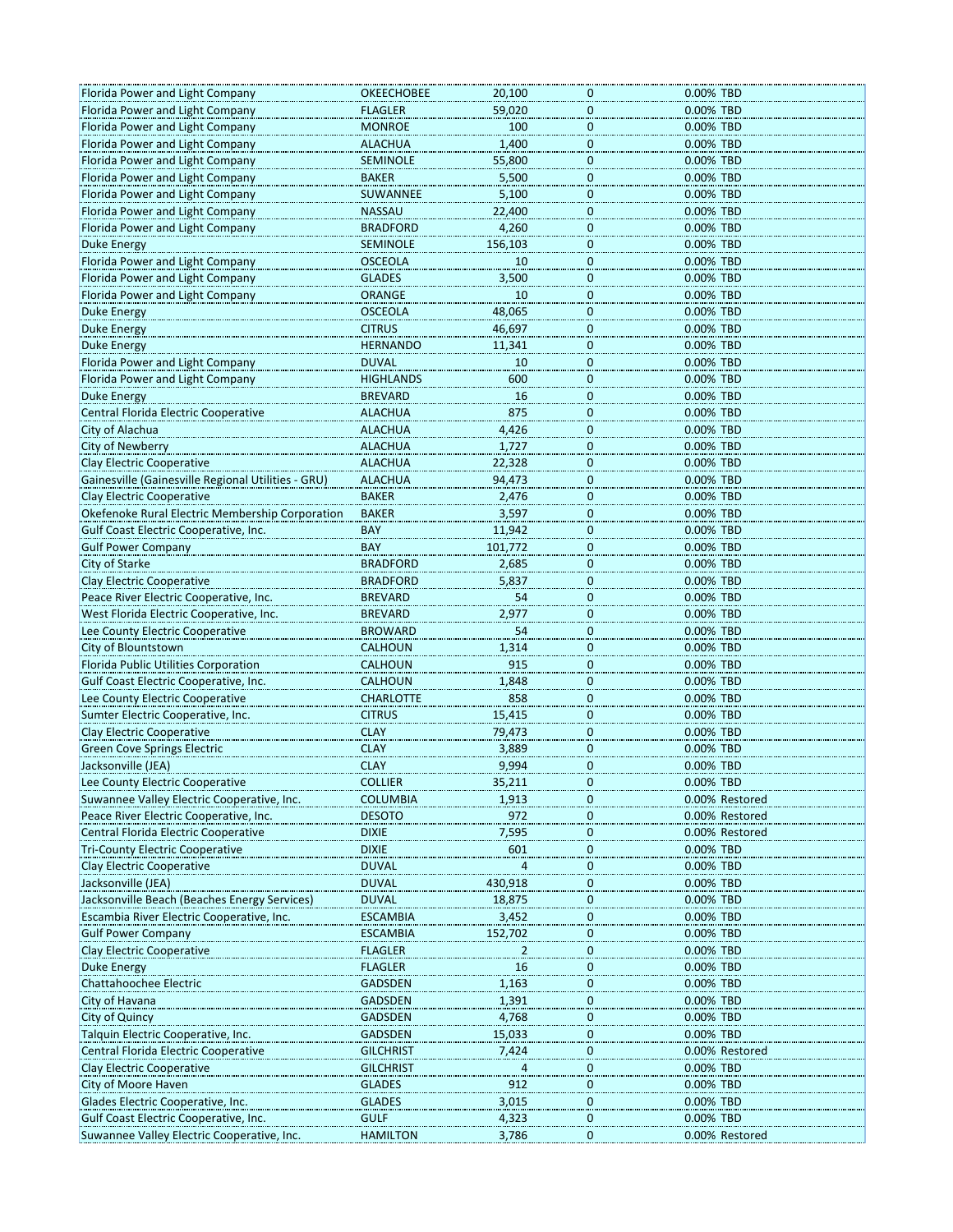| City of Wauchula                                | <b>HARDEE</b>       | 2,734   | 0                           | 0.00% TBD      |
|-------------------------------------------------|---------------------|---------|-----------------------------|----------------|
| Florida Power and Light Company                 | <b>HARDEE</b>       | 30      | $\boldsymbol{0}$            | 0.00% TBD      |
| Peace River Electric Cooperative, Inc.          | <b>HARDEE</b>       | 6,862   |                             | 0.00% TBD      |
| City of Clewiston                               | <b>HENDRY</b>       | 4,272   | $\overline{0}$<br>$\pmb{0}$ | 0.00% TBD      |
|                                                 |                     | 3,530   |                             |                |
| Glades Electric Cooperative, Inc.               | <b>HENDRY</b>       |         | $\overline{0}$              | 0.00% TBD      |
| Lee County Electric Cooperative                 | <b>HENDRY</b>       | 892     | $\mathbf 0$                 | 0.00% TBD      |
| Sumter Electric Cooperative, Inc.               | <b>HERNANDO</b>     | 186     | $\bf{0}$                    | 0.00% TBD      |
| Withlacoochee River Electric Cooperative, Inc.  | <b>HERNANDO</b>     | 83,034  | $\overline{0}$              | 0.00% Restored |
| Glades Electric Cooperative, Inc.               | <b>HIGHLANDS</b>    | 7,321   | $\pmb{0}$                   | 0.00% TBD      |
| Peace River Electric Cooperative, Inc.          | <b>HIGHLANDS</b>    | 376     | $\boldsymbol{0}$            | 0.00% TBD      |
| <b>Duke Energy</b>                              | <b>HILLSBOROUGH</b> | 25      | $\boldsymbol{0}$            | 0.00% TBD      |
| Peace River Electric Cooperative, Inc.          | <b>HILLSBOROUGH</b> | 1,159   | $\boldsymbol{0}$            | 0.00% TBD      |
| Choctawhatchee Electric Cooperative             | <b>HOLMES</b>       | 293     | $\overline{0}$              | 0.00% TBD      |
| <b>Gulf Power Company</b>                       | <b>HOLMES</b>       | 2,592   | $\pmb{0}$                   | 0.00% TBD      |
| West Florida Electric Cooperative, Inc.         | <b>HOLMES</b>       | 7,539   | $\bf{0}$                    | 0.00% TBD      |
| City of Vero Beach                              | <b>INDIAN RIVER</b> | 35,030  | $\bf{0}$                    | 0.00% TBD      |
| Peace River Electric Cooperative, Inc.          | INDIAN RIVER        | 216     | $\bf{0}$                    | 0.00% TBD      |
| Florida Public Utilities Corporation            | <b>JACKSON</b>      | 10,879  | $\overline{0}$              | 0.00% TBD      |
| Gulf Coast Electric Cooperative, Inc.           | <b>JACKSON</b>      | 47      | $\pmb{0}$                   | 0.00% TBD      |
| <b>Gulf Power Company</b>                       | <b>JACKSON</b>      | 1,398   | $\bf{0}$                    | 0.00% TBD      |
| <b>Tri-County Electric Cooperative</b>          | <b>JEFFERSON</b>    | 3,547   |                             | 0.00% Restored |
| Central Florida Electric Cooperative            |                     |         | $\bf{0}$                    |                |
|                                                 | LAFAYETTE           | $^{9}$  | $\bf{0}$                    | 0.00% TBD      |
| <b>Tri-County Electric Cooperative</b>          | LAFAYETTE           | 51      | $\overline{0}$              | 0.00% TBD      |
| City of Leesburg                                | LAKE                | 22,000  | $\bf 0$                     | 0.00% TBD      |
| City of Mount Dora                              | LAKE                | 5,706   | $\bf{0}$                    | 0.00% TBD      |
| Clay Electric Cooperative                       | LAKE                | 2,239   | $\bf{0}$                    | 0.00% TBD      |
| Lee County Electric Cooperative                 | <b>LEE</b>          | 179,084 | $\bf{0}$                    | 0.00% TBD      |
| <b>Duke Energy</b>                              | <b>LEON</b>         | 61      | $\overline{0}$              | 0.00% TBD      |
| Central Florida Electric Cooperative            | LEVY                | 17,513  | $\pmb{0}$                   | 0.00% TBD      |
| City of Williston                               | LEVY                | 1,462   | $\overline{0}$              | 0.00% TBD      |
| Clay Electric Cooperative                       | LEVY                | 712     | $\overline{0}$              | 0.00% TBD      |
| Sumter Electric Cooperative, Inc.               | LEVY                | 1,605   | $\bf{0}$                    | 0.00% TBD      |
| Florida Public Utilities Corporation            | <b>LIBERTY</b>      | 785     | $\overline{0}$              | 0.00% TBD      |
| Talquin Electric Cooperative, Inc.              | <b>LIBERTY</b>      | 3,295   | $\bf 0$                     | 0.00% TBD      |
| Central Florida Electric Cooperative            | <b>MARION</b>       | 9       | $\overline{0}$              | 0.00% TBD      |
| <b>Clay Electric Cooperative</b>                | <b>MARION</b>       | 16,301  | 0                           | 0.00% TBD      |
| Ocala (Ocala Electric Utility)                  | <b>MARION</b>       | 49,955  |                             | 0.00% TBD      |
|                                                 |                     |         | $\bf{0}$                    |                |
| Sumter Electric Cooperative, Inc.               | <b>MARION</b>       | 57,949  | $\overline{0}$              | 0.00% TBD      |
| Homestead                                       | MIAMI-DADE          | 23,086  | $\pmb{0}$                   | 0.00% TBD      |
| Florida Keys Electric Cooperative               | <b>MONROE</b>       | 31,941  | 0                           | 0.00% TBD      |
| <b>Keys Energy Services</b>                     | <b>MONROE</b>       | 30,000  | 0                           | 0.00% TBD      |
| Florida Public Utilities Corporation            | <b>NASSAU</b>       | 15,926  | 0                           | 0.00% TBD      |
| Okefenoke Rural Electric Membership Corporation | <b>NASSAU</b>       | 6,988   | $\bf{0}$                    | 0.00% TBD      |
| Choctawhatchee Electric Cooperative             | <b>OKALOOSA</b>     | 15,795  | $\overline{0}$              | 0.00% TBD      |
| <b>Gulf Power Company</b>                       | <b>OKALOOSA</b>     | 92,627  | $\bf{0}$                    | 0.00% TBD      |
| Glades Electric Cooperative, Inc.               | <b>OKEECHOBEE</b>   | 2,278   | 0                           | 0.00% TBD      |
| City of Winter Park                             | ORANGE              | 13,941  | $\bf{0}$                    | 0.00% TBD      |
| Orlando (Orlando Utilities Commission - OUC)    | <b>ORANGE</b>       | 197,030 | $\overline{0}$              | 0.00% TBD      |
| <b>Reedy Creek</b>                              | <b>ORANGE</b>       | 120     | $\boldsymbol{0}$            | 0.00% TBD      |
| Kissimmee (Kissimmee Utility Authority - KUA)   | <b>OSCEOLA</b>      | 67,889  | $\overline{0}$              | 0.00% TBD      |
| Peace River Electric Cooperative, Inc.          | <b>OSCEOLA</b>      | 929     | $\mathbf 0$                 | 0.00% TBD      |
| St. Cloud (Operated by OUC)                     | <b>OSCEOLA</b>      | 35,853  | 0                           | 0.00% TBD      |
| Lake Worth Utilities                            | PALM BEACH          | 27,847  | $\boldsymbol{0}$            | 0.00% TBD      |
| Sumter Electric Cooperative, Inc.               | <b>PASCO</b>        | 36      |                             | 0.00% TBD      |
| <b>Tampa Electric Company</b>                   | PASCO               | 23,560  | $\boldsymbol{0}$            | 0.00% TBD      |
|                                                 |                     |         | $\bf{0}$                    |                |
| <b>Tampa Electric Company</b>                   | <b>PINELLAS</b>     | 10,940  | 0                           | 0.00% TBD      |
| City of Bartow                                  | <b>POLK</b>         | 11,790  | $\bf{0}$                    | 0.00% TBD      |
| City of Fort Meade                              | <b>POLK</b>         | 2,379   | $\overline{0}$              | 0.00% TBD      |
| Peace River Electric Cooperative, Inc.          | <b>POLK</b>         | 5,253   | $\overline{0}$              | 0.00% TBD      |
| <b>Tampa Electric Company</b>                   | <b>POLK</b>         | 83,942  | $\bf{0}$                    | 0.00% TBD      |
| Withlacoochee River Electric Cooperative, Inc.  | <b>POLK</b>         | 530     | 0                           | 0.00% TBD      |
| Clay Electric Cooperative                       | <b>PUTNAM</b>       | 21,051  | 0                           | 0.00% TBD      |
| Choctawhatchee Electric Cooperative             | <b>SANTA ROSA</b>   | 201     | 0                           | 0.00% TBD      |